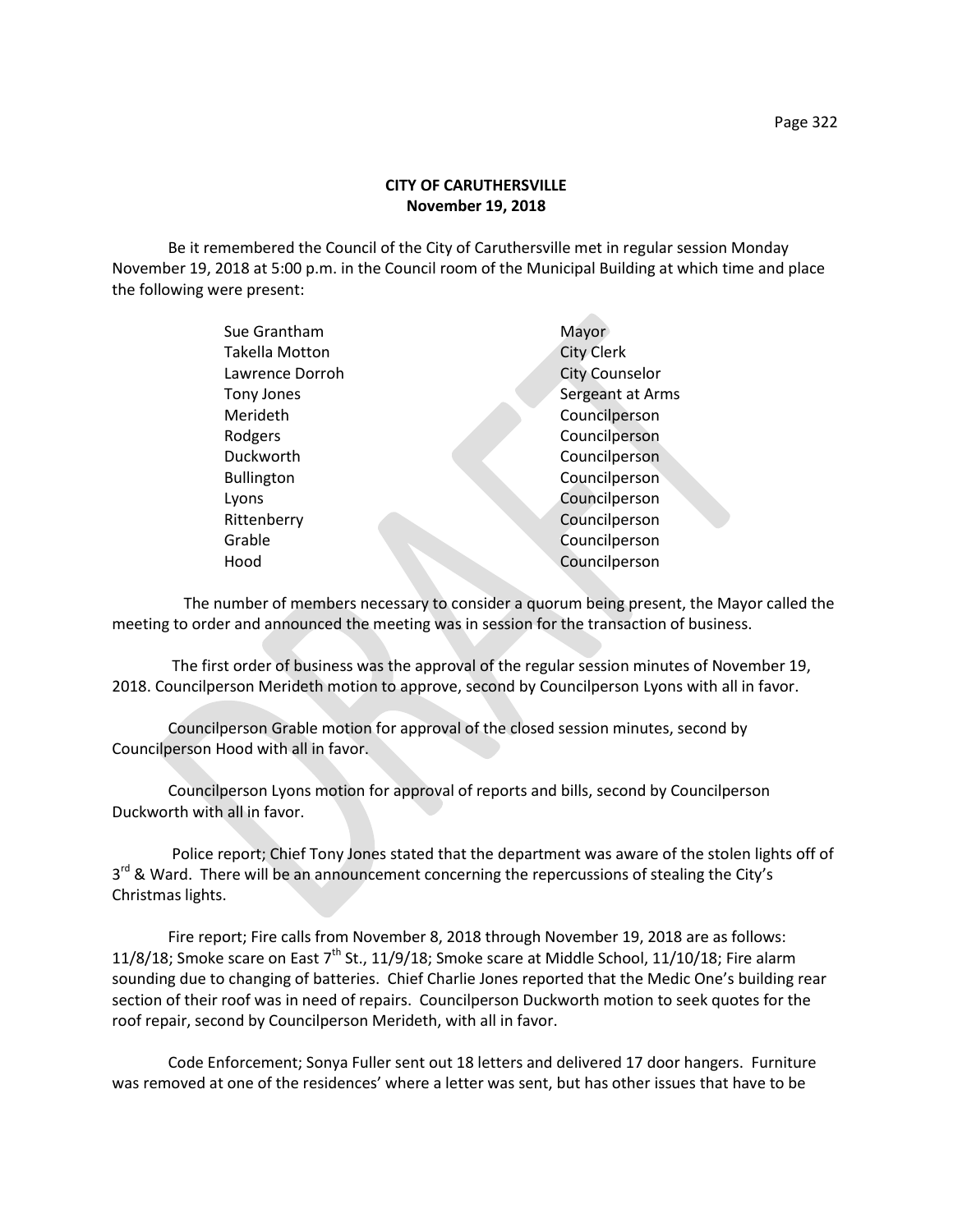## Page 323

abated. The door hanger nuisances' were abated by a total of 10. There are 2 volunteers working at this time.

Park & Recreation/Armory; Wes Deere reported patching the skylights over the pool area, and the pool heater should arrive by Wednesday. Family Fun Night was November 7, 2018 and there were 42 kids in attendance with a program sponsored by Bootheel Regional Consortium learning about nutrition and participating in activities, with healthy snacks being provided. The Park Board meeting will be held on Wednesday November 21, 2018. The Recreation Center will be open Friday November 23, 2018 from 10:00 a.m. until 4:00 p.m. Parks & Recreation will be hosting Breakfast with Santa December 1, 2018 from 8:00 a.m. until 11:00 a.m. Children eat free, and adults have to pay \$1.00. The Ladies bathroom is out of commission at the Armory, and there has been attempts to fix the problem, and will be turned over to Street & Sanitation to take care of.

Budget report; There will be a Finance Committee Monday November 26, 2018 at 5:00 p.m.

Insurance report; Councilperson Rittenberry reported that the insurance renewal will be up for property and liability January 1, 2018. Councilperson Rodgers motion for approval of the insurance renewal, second by Councilperson Lyons, which resulted in the following vote:

| Merideth  | Yes | Rodgers           | Yes. |
|-----------|-----|-------------------|------|
| Duckworth | Yes | <b>Bullington</b> | Yes  |
| Lyons     | Yes | Rittenberry       | Yes  |
| Grable    | Yes | Hood              | Yes. |

Mayor Grantham reported that the Economic Summit was successful, and the Economic team will be putting a packet together highlighting the event.

City Collector report; Rebecca Morgan reported that all the delinquent taxes have been entered into the computer, which will never have to be done again, the computer will capture them. There are 3,119 delinquent personal property taxes totaling \$187,560.68 and 3,398 delinquent real estate taxes totaling \$394,070.95.

Public Works; Paul Shaw reported that the departments continued with their normal everyday duties, and had to work with one plow and spreader, because of equipment breakdown. The emergency routes were addressed first, which allowed everyone to be within a block of a clear street. They worked on Christmas lights, did a tap on Highway 84, and had a contractor to look at the lift station and the storm water pump on  $7<sup>th</sup>$  and Maple. A uniform that the departments could all adhere to was also looked at. The water department adjustments for November totaled \$3,283.19. Councilperson Hood motion to approve the adjustments, second by Councilperson Grable, which resulted in the following vote:

| Merideth  | Yes | Rodgers           | Yes |
|-----------|-----|-------------------|-----|
| Duckworth | Yes | <b>Bullington</b> | Yes |
| Lyons     | Yes | Rittenberry       | Yes |
| Grable    | Yes | Hood              | Yes |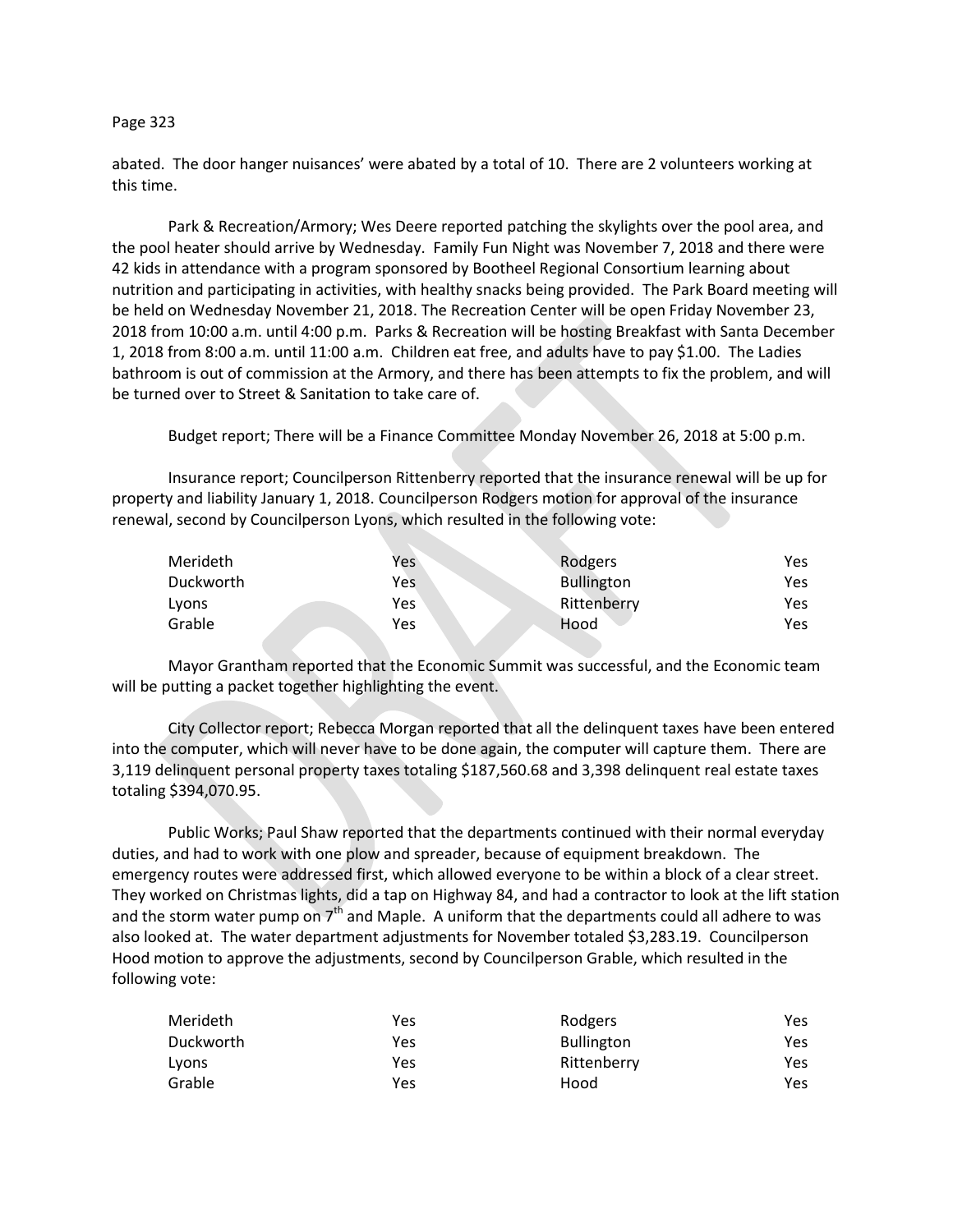Paul Shaw reported that a boom truck was needed , which would save money with lifting motors out of lift stations that at this time is being paid to Sullivan's or Cogent to do the task. This purchase of \$96,826.40 will be part of the Waste Water bond Economic Development Sales Tax Fund. Councilperson Bullington motion to amend the budget for the purchase, second by Councilperson Lyons, which resulted in the following vote:

| Merideth  | Yes | Rodgers           | Yes |
|-----------|-----|-------------------|-----|
| Duckworth | Yes | <b>Bullington</b> | Yes |
| Lyons     | Yes | Rittenberry       | Yes |
| Grable    | Yes | Hood              | Yes |

The Chlorine monitor at the Water Plant is going out and Mr. Shaw has 3 quotes for replacement, and his recommendation is the quote from Sidener Supply for \$3,475.00, which is not the lowest but, is reagent free, which cost in excess of \$800.00 a year for ones that are not. Councilperson Bullington motion to accept the budgeted item out of Equipment Maintenance, second by Councilperson Grable, with all in favor.

The 12<sup>th</sup> & Ward lift station replacement and Route U water main replacement is part of Phase 1 of the restructuring of the water systems. It is recommended that Persons & Son with the lowest bid of \$217,528 take on the project. Councilperson Merideth motion to amend the budget for the project to be taken out of the Sewer Extension Fund, second by Councilperson Grable, which resulted in the following vote:

| Merideth  | Yes | Rodgers           | Yes |
|-----------|-----|-------------------|-----|
| Duckworth | Yes | <b>Bullington</b> | Yes |
| Lyons     | Yes | Rittenberry       | Yes |
| Grable    | Yes | Hood              | Yes |

The wind knocked off the electrical steamer on a power pole for the water well on Industrial Dr. , and there was not enough power to run the water well, which in turn burned up the motor. Paul Shaw will be filing a claim with Ameren Ue and will check with the insurance company.

Councilperson Bullington stated that the lighting at Reynolds Park will take place Wednesday November 21, 2018 at 5:30 p.m. It is encouraged to park your car on  $1<sup>st</sup>$  State Bank parking lot or nearby and walk down to the park. A nativity scene also has been added, everyone is encouraged to come and view the Christmas scenes. Councilperson Bullington also made mention of Karen Malin offering her services in grant writing or any other way she could be of service.

Councilperson Hood made motion to go into closed session for the purpose of hiring, firing, and personnel, second by Councilperson Lyons, with all in favor.

Upon returning from closed session, Chief Tony Jones inquired of going to Jefferson City, MO and look at surplus property for the purchase of a truck for the Humane officer, and a vehicle for the SRO officer. Chief Jones will bring back prices for the Council to approve at the next meeting.